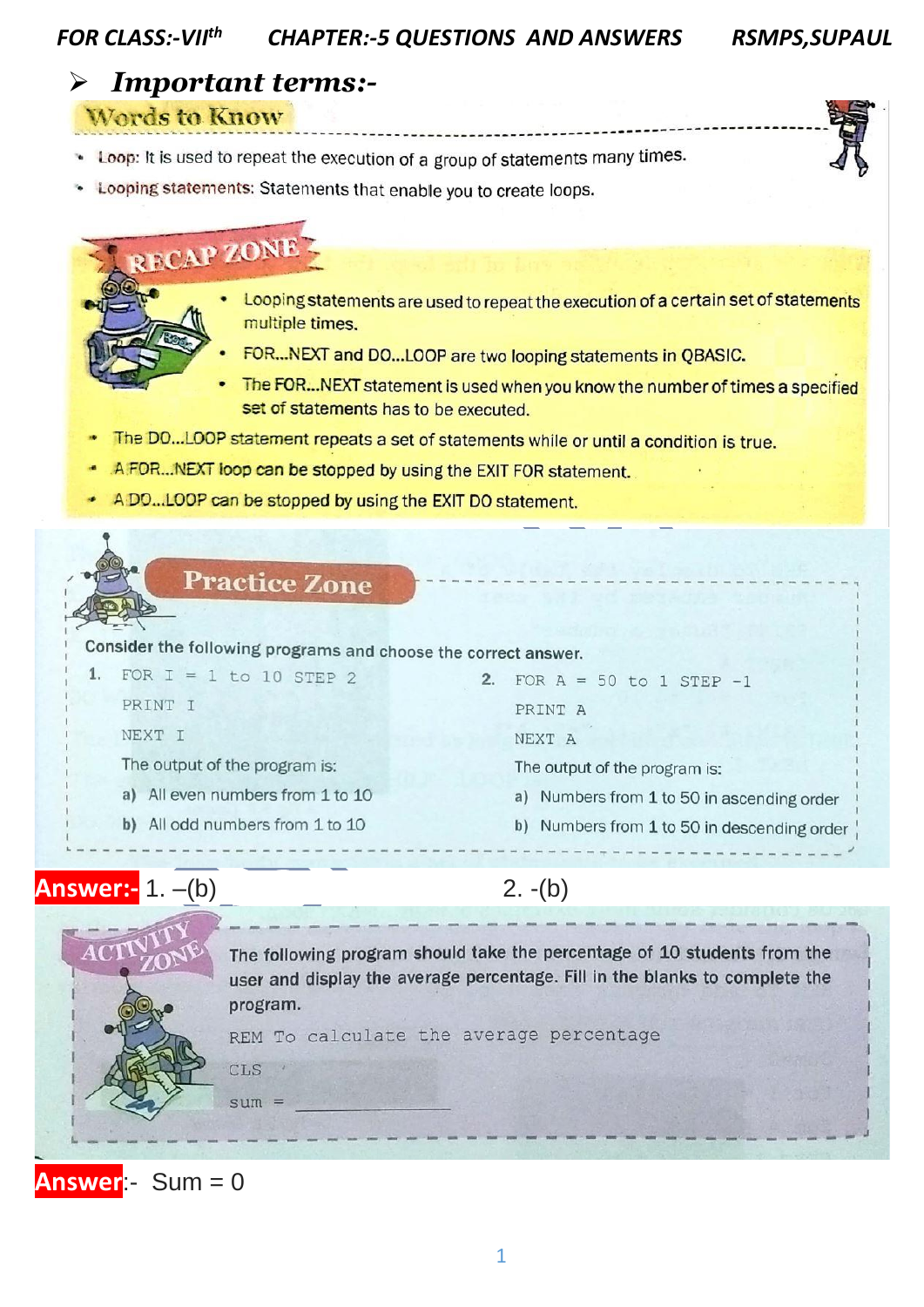### *FOR CLASS:-VII th* **CHAPTER:-5 QUESTIONS AND ANSWERS**

| <b>RSMPS, SUPAUL</b> |  |
|----------------------|--|
|----------------------|--|

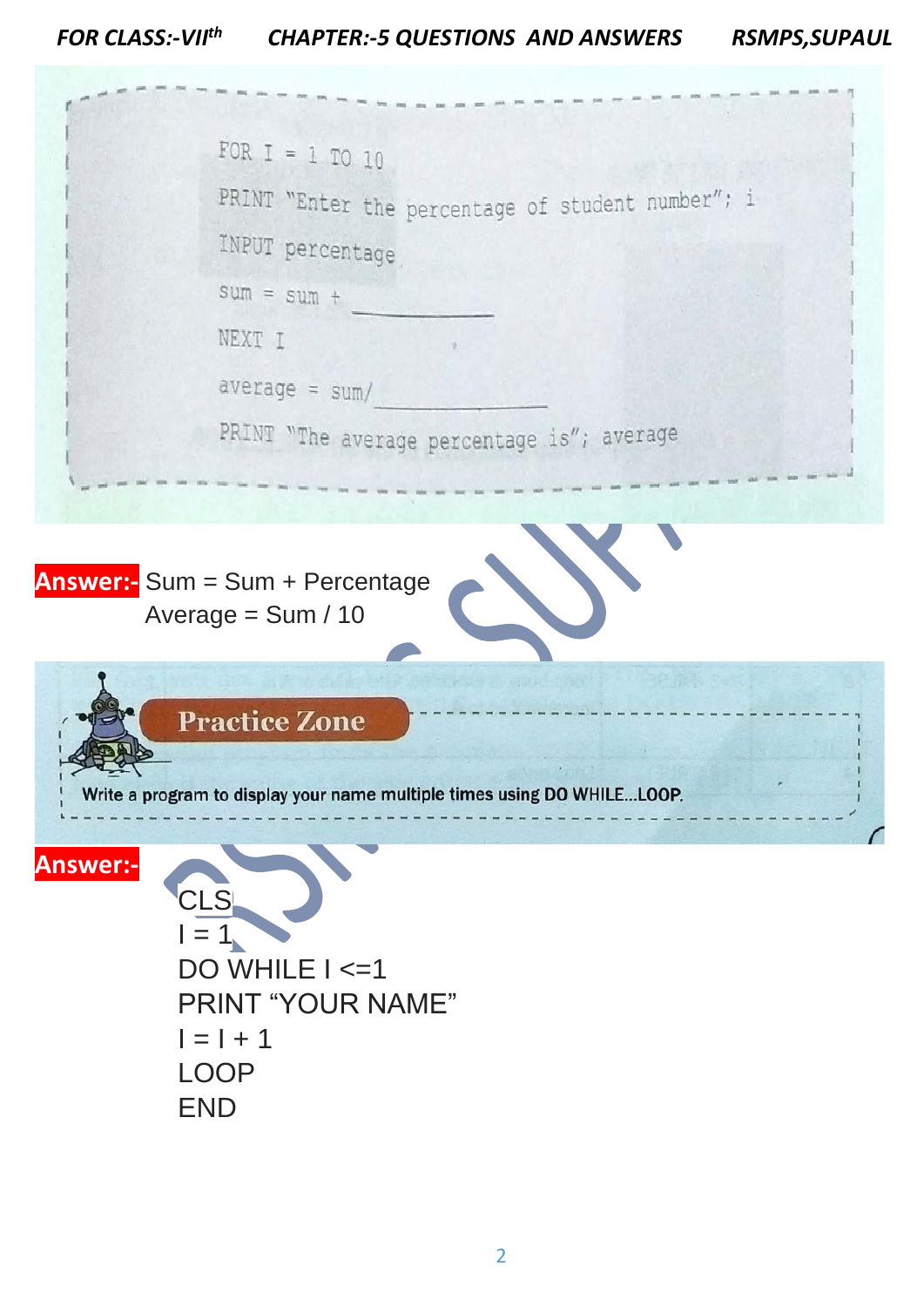|    | <b>FOR CLASS:-VIIth</b>                             |                                                    | <b>CHAPTER:-5 QUESTIONS AND ANSWERS</b>                                                          | <b>RSMPS, SUPAUL</b>                                                                                           |
|----|-----------------------------------------------------|----------------------------------------------------|--------------------------------------------------------------------------------------------------|----------------------------------------------------------------------------------------------------------------|
|    |                                                     |                                                    |                                                                                                  |                                                                                                                |
|    |                                                     |                                                    | 外的心情的                                                                                            |                                                                                                                |
|    |                                                     |                                                    |                                                                                                  |                                                                                                                |
|    |                                                     |                                                    |                                                                                                  |                                                                                                                |
|    |                                                     |                                                    |                                                                                                  |                                                                                                                |
|    | Choose the correct answer.                          |                                                    |                                                                                                  | $\mathbf{v}^1:=\mathbf{1} \cdot \mathbf{v}^2 \mathbf{1}$ . The contribution of the contribution $\mathbf{v}^2$ |
| а. | to be executed a fixed number of times?             |                                                    | Which of the following looping statements is most suitable when a number of statements have      |                                                                                                                |
|    | a) DO WHILELOOP                                     |                                                    | b)<br>DO UNTILLOOP                                                                               |                                                                                                                |
|    | c) FOR  NEXT                                        |                                                    | d)<br>None of these                                                                              |                                                                                                                |
|    |                                                     |                                                    |                                                                                                  |                                                                                                                |
|    |                                                     |                                                    |                                                                                                  |                                                                                                                |
| 2. | The default value of the step value is ___          |                                                    |                                                                                                  |                                                                                                                |
|    | a) $1$                                              | $\mathbf{b}$ ) $\mathbf{0}$                        | C)                                                                                               | None of these<br>d)                                                                                            |
| 3. |                                                     |                                                    |                                                                                                  |                                                                                                                |
|    | a) a positive value                                 |                                                    | a negative value<br>b)                                                                           |                                                                                                                |
|    | c) a decimal value                                  |                                                    | All of these<br>d)                                                                               |                                                                                                                |
| 4. | How many times will the following loop be executed? |                                                    |                                                                                                  |                                                                                                                |
|    | $X=0$                                               |                                                    |                                                                                                  |                                                                                                                |
|    | DO WHILE X>10                                       |                                                    |                                                                                                  |                                                                                                                |
|    | $H$ * $H$<br>PRINT                                  |                                                    |                                                                                                  |                                                                                                                |
|    | LOOP                                                |                                                    |                                                                                                  |                                                                                                                |
|    | a) $10$                                             | b) 5                                               | $c)$ 0                                                                                           | d)<br>9                                                                                                        |
| 5. |                                                     |                                                    | In a FORNEXT loop, if the final value is less than the initial value, then the STEP value should |                                                                                                                |
|    |                                                     |                                                    |                                                                                                  |                                                                                                                |
|    | a) Positive                                         |                                                    | negative<br>b)                                                                                   |                                                                                                                |
|    | c) zero                                             |                                                    | None of these<br>d)                                                                              |                                                                                                                |
| 6. |                                                     | What will be the output for the following program? |                                                                                                  |                                                                                                                |
|    | FOR $V=1$ TO 10                                     |                                                    |                                                                                                  |                                                                                                                |
|    | NEXT V                                              |                                                    |                                                                                                  |                                                                                                                |
|    | PRINT V                                             |                                                    |                                                                                                  |                                                                                                                |
|    |                                                     |                                                    |                                                                                                  |                                                                                                                |
|    | a) $1$                                              | 10<br>b)                                           | c) 11                                                                                            | None of these<br>d)                                                                                            |
|    | Answers of Choose the correct answer:-              |                                                    |                                                                                                  |                                                                                                                |

ÿ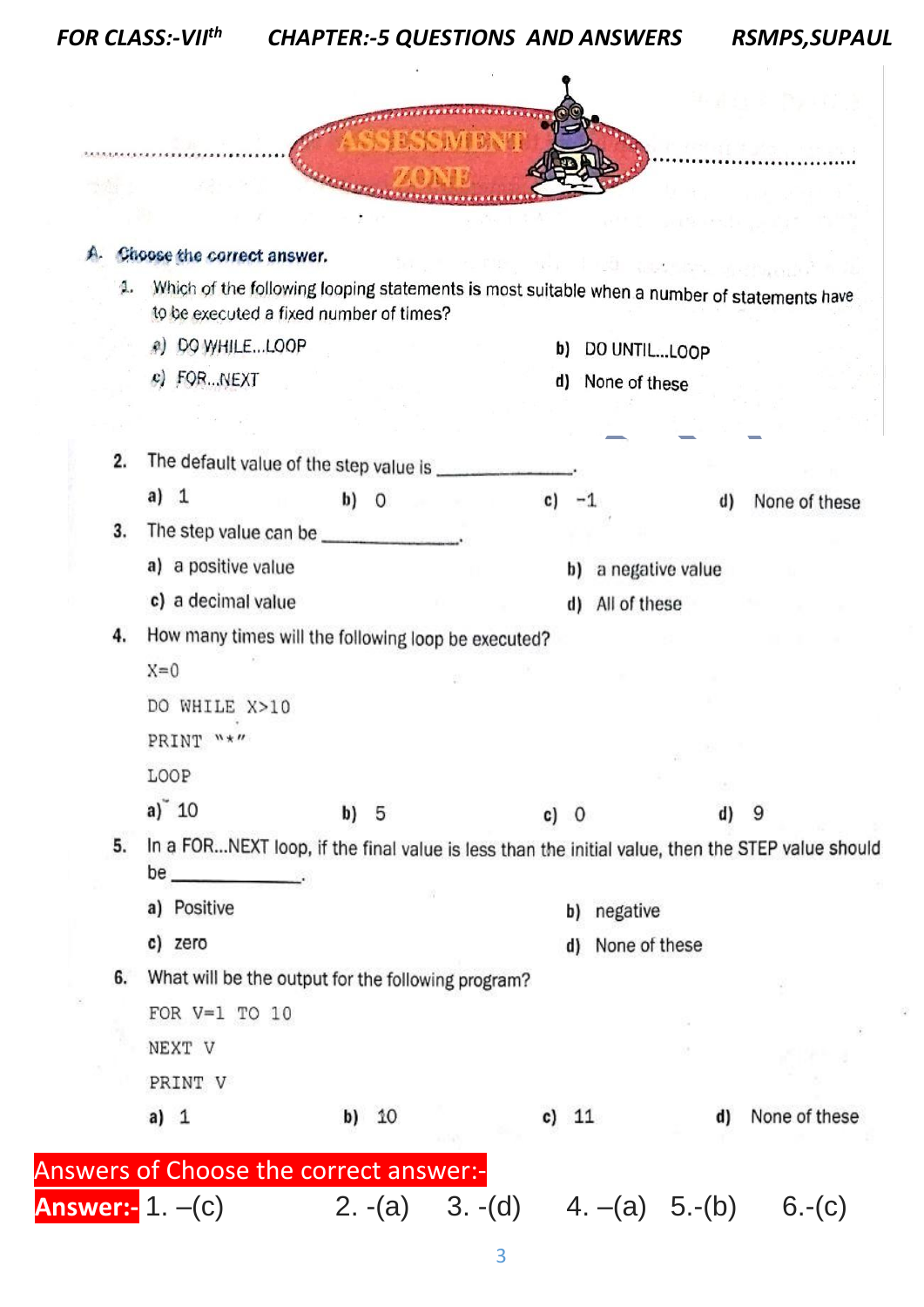B. Write the value taken by the control variable in the following FOR statements.

| <b>FOR statement</b>            | <b>Values</b> |  |
|---------------------------------|---------------|--|
| 1. FOR $X \cong 5$ TO 10 STEP 2 | 5, 7, 9       |  |
| 2. FOR X=20 TO 1 STEP -5        |               |  |
| 3. FOR X=100 TO 105             |               |  |
| FOR $X=4$ TO 6 STEPP 0.5        |               |  |

Answers of B:-

(3) 100,101,102,103,104,105 (4) 4,4.5,5,5.5,6

 $(1)5,7,9$   $(2)$  20,15,10,5

C. Find error(s) in the following programs and write the correct code.

```
1.
FOR R=1, 5
```
PRINT R NEXT A

 $2.$  $X=1$ 

> DO LOOP X<5 PRINT X

```
X = X + 1
```
WHILE

| C. Answer the following questions:- |                  |  |
|-------------------------------------|------------------|--|
| 1. Answer:-                         | FOR $R = 1$ TO 5 |  |
|                                     | <b>PRINT R</b>   |  |
|                                     | NEXT A           |  |
| 2. Answer:-                         | $X=1$            |  |
|                                     | $DO$ WHILE $X5$  |  |
|                                     | <b>PRINT X</b>   |  |
|                                     | $X = X+1$        |  |
|                                     |                  |  |
|                                     |                  |  |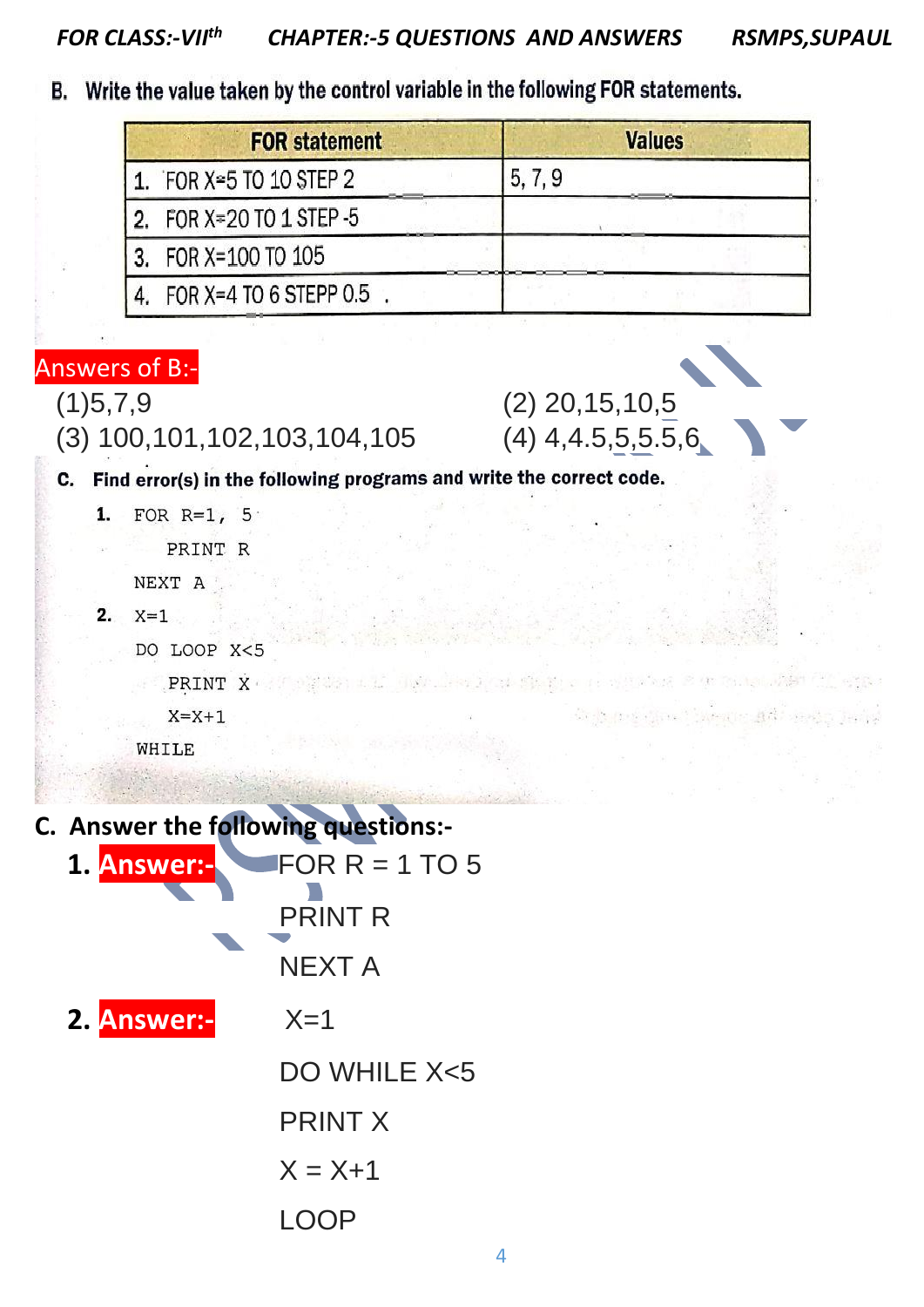### D. Answer the following questions.

- 1. What is a loop? How can you create loops in QBASIC?
- 2. What is the use of step value in a FOR...NEXT loop?
- How is a DO WHILE...LOOP different from DO UNTIL...LOOP? 3.
- Give the significance of the EXIT DO and EXIT FOR statements. 4.
- 5. What should be the step value in the following code?

```
REM Display multiples of 3
```

```
FOR I=3 TO 30 STEP
```
PRINT T

NEXT I

## **D. Answer the following questions:-**



- **2. Answer:-** Step value is the value by which the counter variable is incremented or decremented every time the loop body is executed.
- **3. Answer:-** The DO WHILE…LOOP is executed as long as the specified condition is TRUE.

But,

DO UNTIL…. LOOP is executed the loop continuously as long as condition is false.

- **4. Answer:-** Exit for statement stop the execution of a FOR… NEXT LOOP. And Exit do statement stop the execution of a Do … loop.
- **5. Answer:-** Step value should be 3 for the given program.